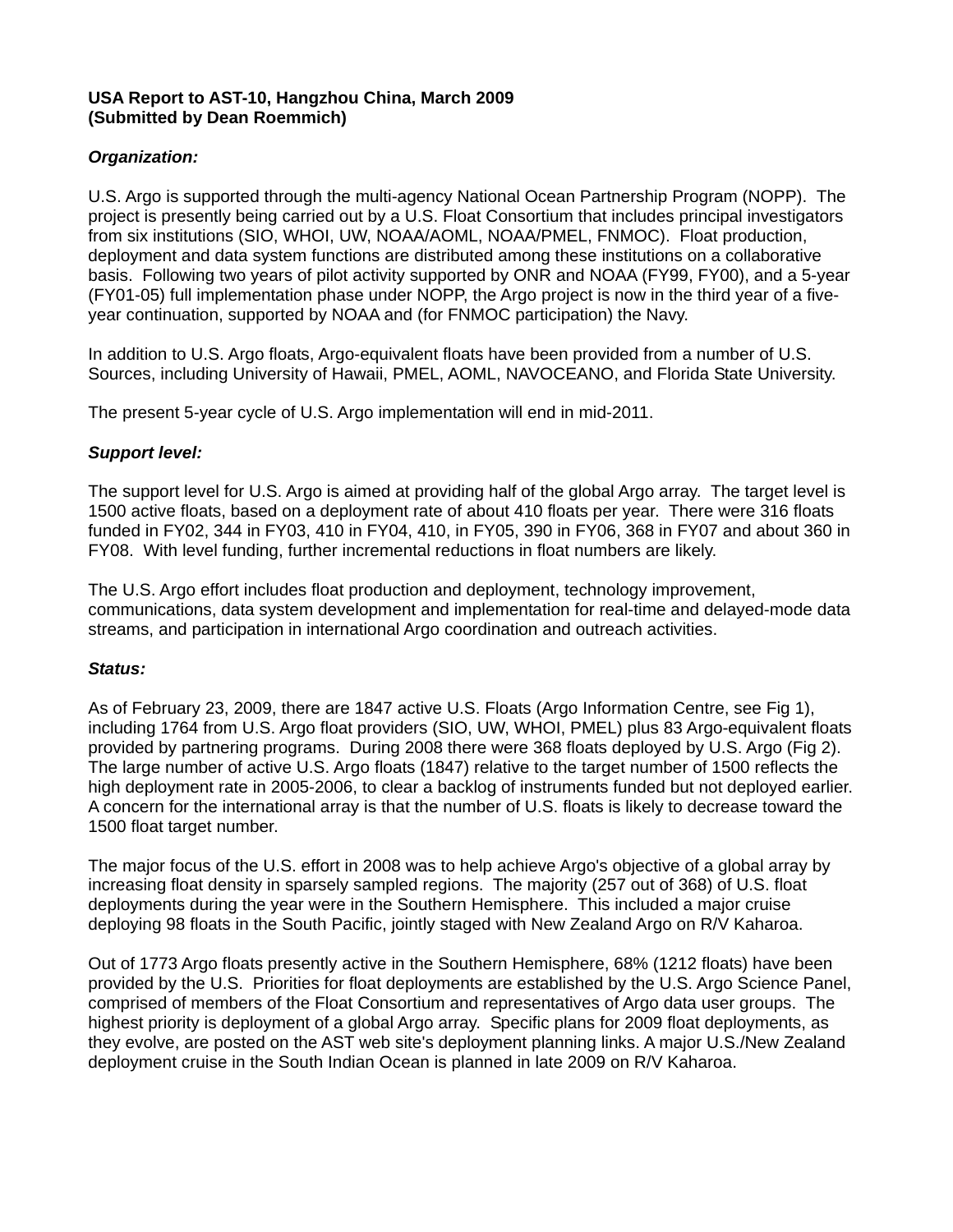

*Fig 1. Positions of all active Argo floats in black, with positions of active U.S. Argo floats in red, 24 February 2009.* 



*Fig 2. Positions of U.S. Argo deployments during 2008.* 

A continuing effort in U.S. Argo is aimed at technology improvement: for increased float lifetime and improved performance. Ongoing improvements in reliability have been demonstrated in recent years. Out of 396 U.S. Argo (PMEL, SIO, UW, WHOI) floats deployed in 2004, 226 remain active as of 23/02/2009. Floats deployed in 2004 have an average age of about 4.7 years. Floats deployed in 2005 and 2006 appear to be doing even better. A goal of U.S. Argo is to extend average float lifetimes beyond 4 years.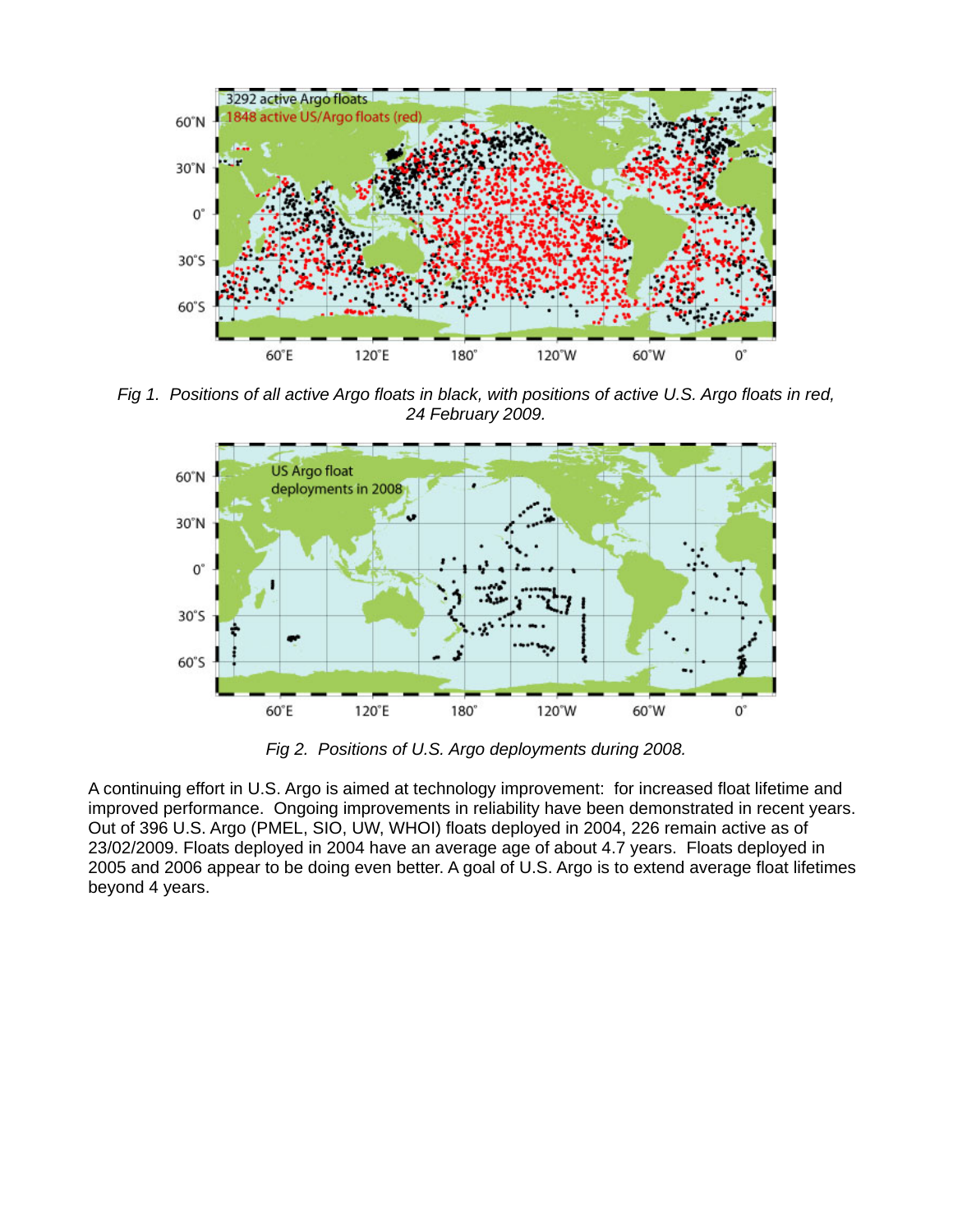

*Fig 3. Survival rate for U.S. floats, including Argo-equivalent, by year of deployment (source: AIC).* 

The U.S. Argo Data Center is based at NOAA/AOML. Real-time data from all U.S. Argo floats are transmitted via the GTS. GTS transmission uses computers housed at Service ARGOS (U.S.) and operating round-the-clock, running software developed at AOML to implement internationally-agreed quality control tests. The AOML data center serves as the national focus for data management and is the conduit for delayed-mode data to pass between the Pis and the GDACs. During 2009, U.S. goals in data management include elimination of the backlog in delayed-mode quality control (Fig 4).



*Fig 4. Number of profiles held at GDACs for U.S. floats (source: AIC), including those with delayedmode and real-time levels of quality control. Roughly 58,000 of the RT profiles are less than one year old and not yet eligible for DM processing.* 

In addition to the national DAC, a Global Data Assembly Center (GDAC) is run as part of the GODAE server, located at FNMOC/Monterey. The two GDACs at FNMOC/Monterey and IFREMER/Brest are mirror images in their assemblies of Argo data from all international partners, and are responsible for